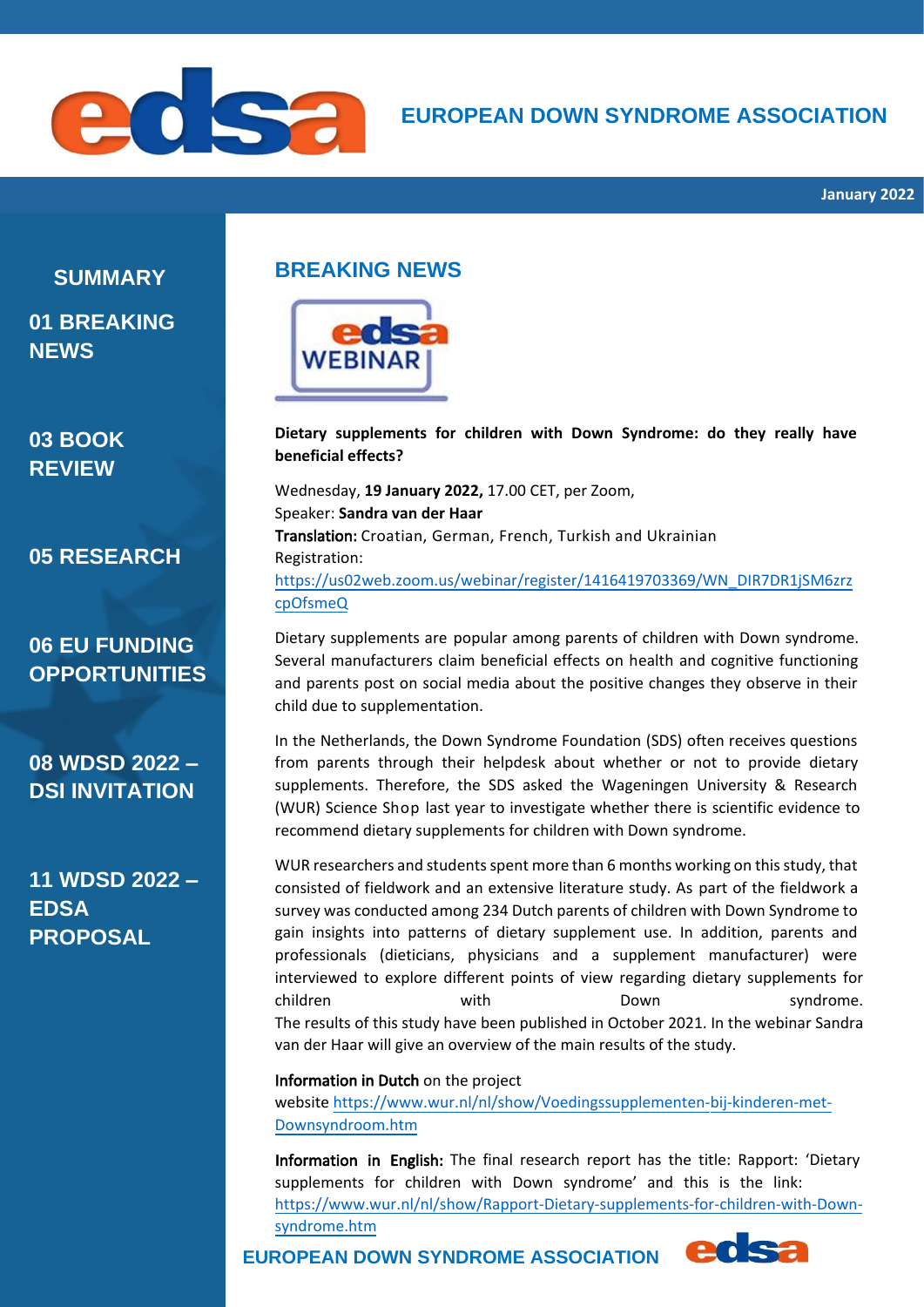#### **Biography**



Sandra van der Haar

Sandra van der Haar works since 2017 as a nutrition scientist at Wageningen Food and Biobased Research in the Netherlands (part of Wageningen University & Research).

Sandra has a background as a dietician and obtained her masters degree in 'Nutrition & Health' at Wageningen University. The focus of her research group is on the health effects of food products, certain diets and dietary supplements in humans. For the current project she was both the lead scientist and project manager.

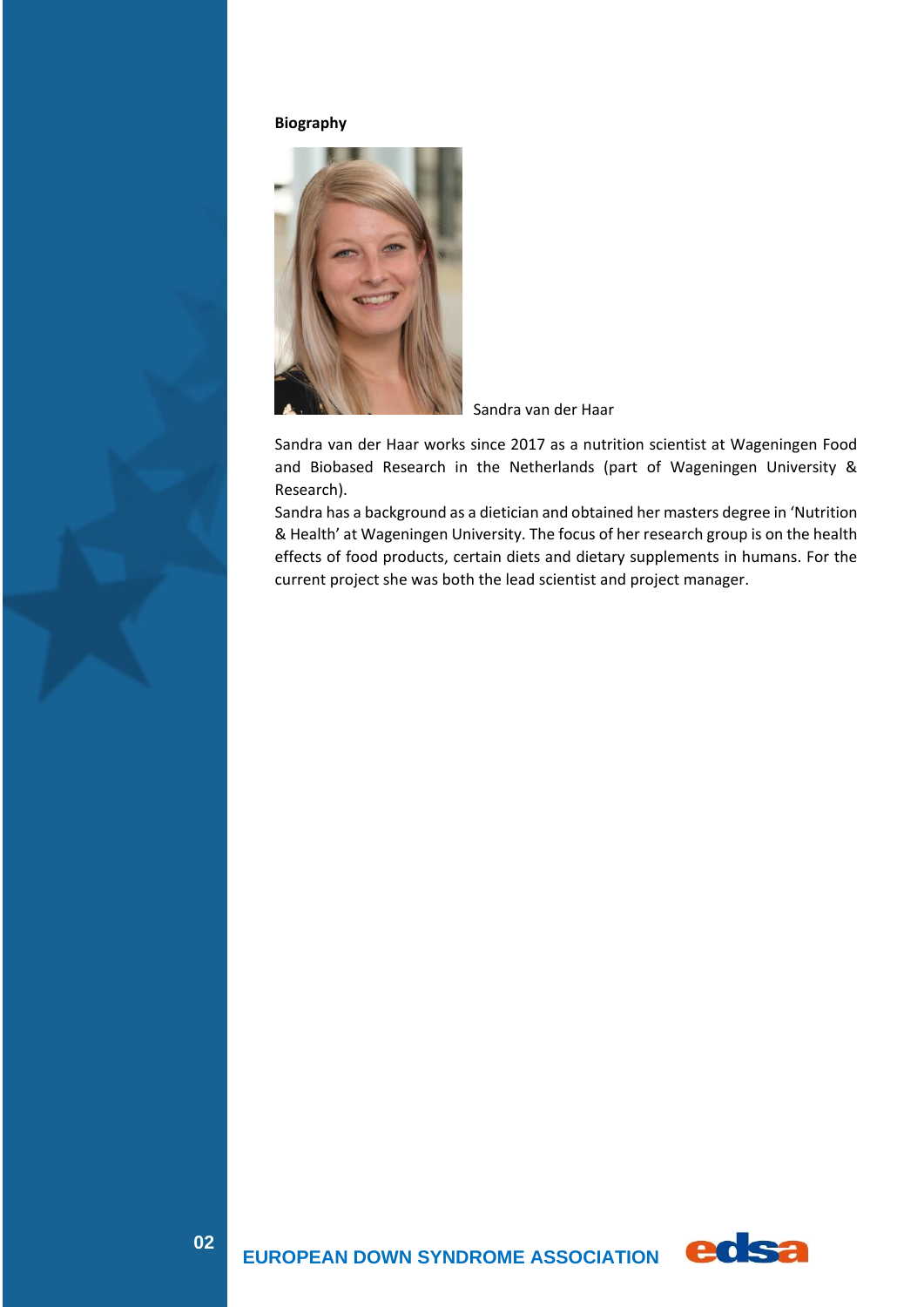### **BOOK REVIEW**

#### **Off to a Good Start: A Behaviorally Based Model for Teaching Children with Down Syndrome**

*Book 2: Teaching Programs*



```
Written by Kathleen M. Feeley, Ph.D. & Emily A. Jones, Ph.D., BCBA-D
```
#### Description

If you're the parent, teacher, or therapist of a young child with Down syndrome, you should know that Applied Behavior Analysis (ABA), the evidence-based, goldstandard method for teaching children with autism, is an equally effective strategy for teaching children with Down syndrome! In **Off to a Good Start: A Behaviorally Based Model for Teaching Children with Down Syndrome**, a two-book set, the authors share the compelling research about the benefits of using ABA methods with children with Down syndrome, describe ABA principles and procedures, and provide the ABA-based curriculum they've used for nearly 20 years to successfully teach infants through kindergarteners with Down syndrome. With these books, readers will learn ABA practices for teaching children the all-important foundational skills in motor, social-communication, cognitive, and self-care development.

Once readers understand the ABA principles outlined in **Book 1**, it's time to implement the teaching strategies! **Book 2: Teaching Programs** shows readers how to teach hundreds of essential skills using proven discrete-trial methods with prompts and reinforcement rather than the more informal ways that people typically teach children with Down syndrome. It covers:

- background information on how the teaching programs are structured, how to progress through them, and how to use the included planning and tracking forms
- how to organize materials and yourself, and work teaching into your day
- general information on enhancing the learning environment and helping your child learn throughout the day (e.g., positioning your baby, keeping the environment stimulating, being responsive, ensuring that reinforcement is actually reinforcing, using visual schedules and token systems)

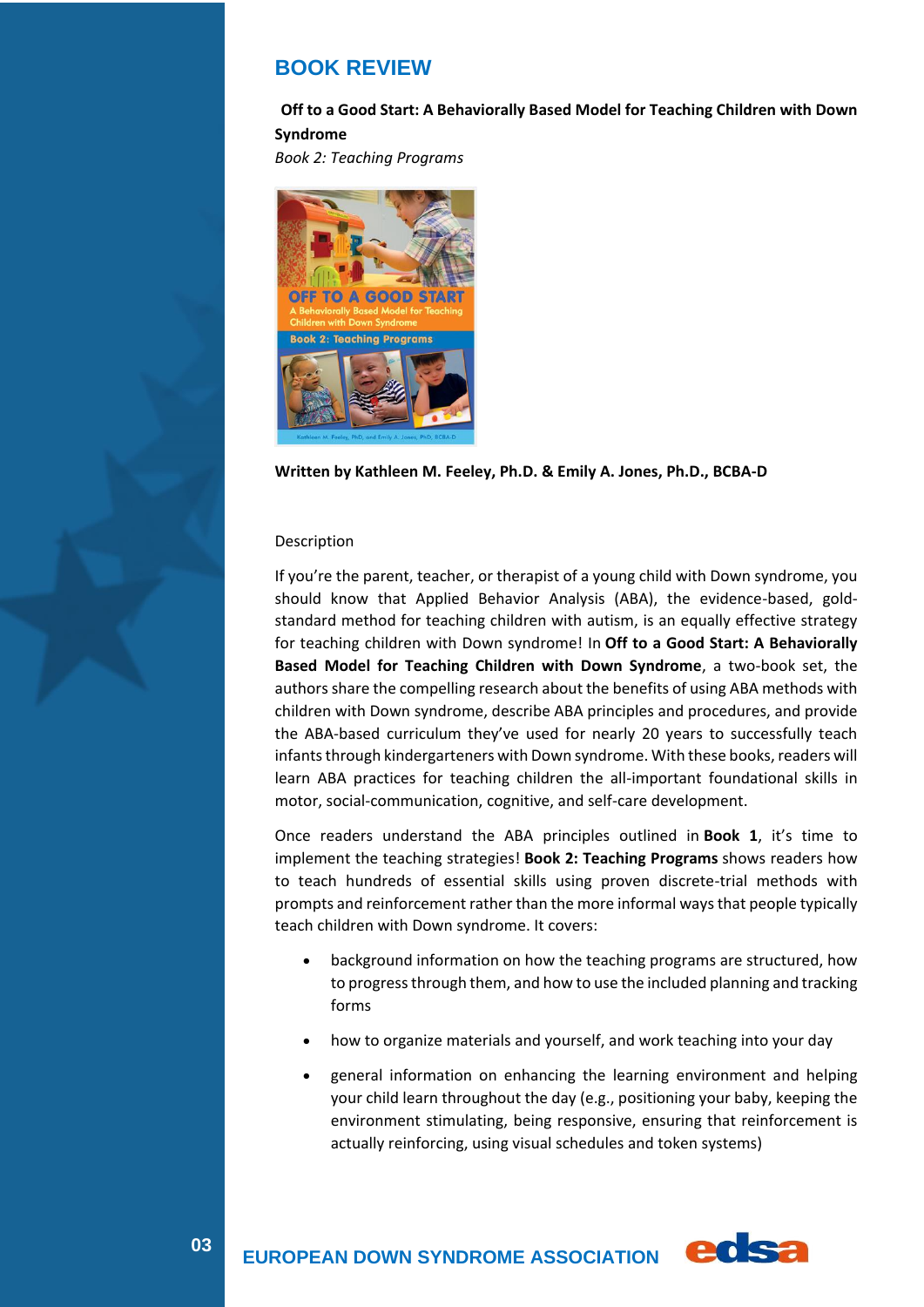- comprenhensive information on teaching specific skills to children in four age groups—infants & toddlers, early childhood, preschool, and kindergarten; within each age group, skills are divided into motor, social-communication, cognitve, and self-help development, and organized into teaching programs with specific steps to teach each skill
- using prompts and reinforcement to shape desired behavior and skills
- how to minimize behavior which interferes with learning such as distracting parents/teachers with attention-seeking cute behavior, escaping from demands, or tuning out; using behavior modification tools—functional behavior assessment and positive behavior support—to manage behavior as the child gets older
- how to access community resources and opportunities including early intervention, parent groups, inclusive recreational activities, scoping out preschool and kindergarten programs, understanding special education rights, and communicating with teachers and group leaders about ways to include your child

Check out **[Book 1: Foundations for Learning](https://www.woodbinehouse.com/product/off-to-a-good-start-book-1/)** to learn about (or reacquaint yourself with) using ABA principles and procedures to teach children with Down syndrome.

#### **Written by Kathleen M. Feeley, Ph.D. & Emily A. Jones, Ph.D., BCBA-D**

[Kathleen M. Feeley](http://www.liu.edu/CWPost/Academics/Faculty/Faculty/F/Kathleen-M-Feeley?rn=Faculty&ru=/CWPost/Academics/College-of-Education-Information-and-Technology/Faculty) is Professor in the College of Education, Information, and Technology and the founding Director of the Center for Community Inclusion at Long Island University. Dr. Feeley has dedicated her career to examining interventions that enable children with disabilities to be successful alongside their typical peers.

[Emily A. Jones,](http://psychology.qc.cuny.edu/full-time-faculty/emily-jones/) Licensed Behavior Analyst, New York, is Associate Professor in the Department of Psychology, Queens College and The Graduate Center, City University of New York. In Dr. Jones' research she examines interventions to improve outcomes for children with developmental disabilities and their families.

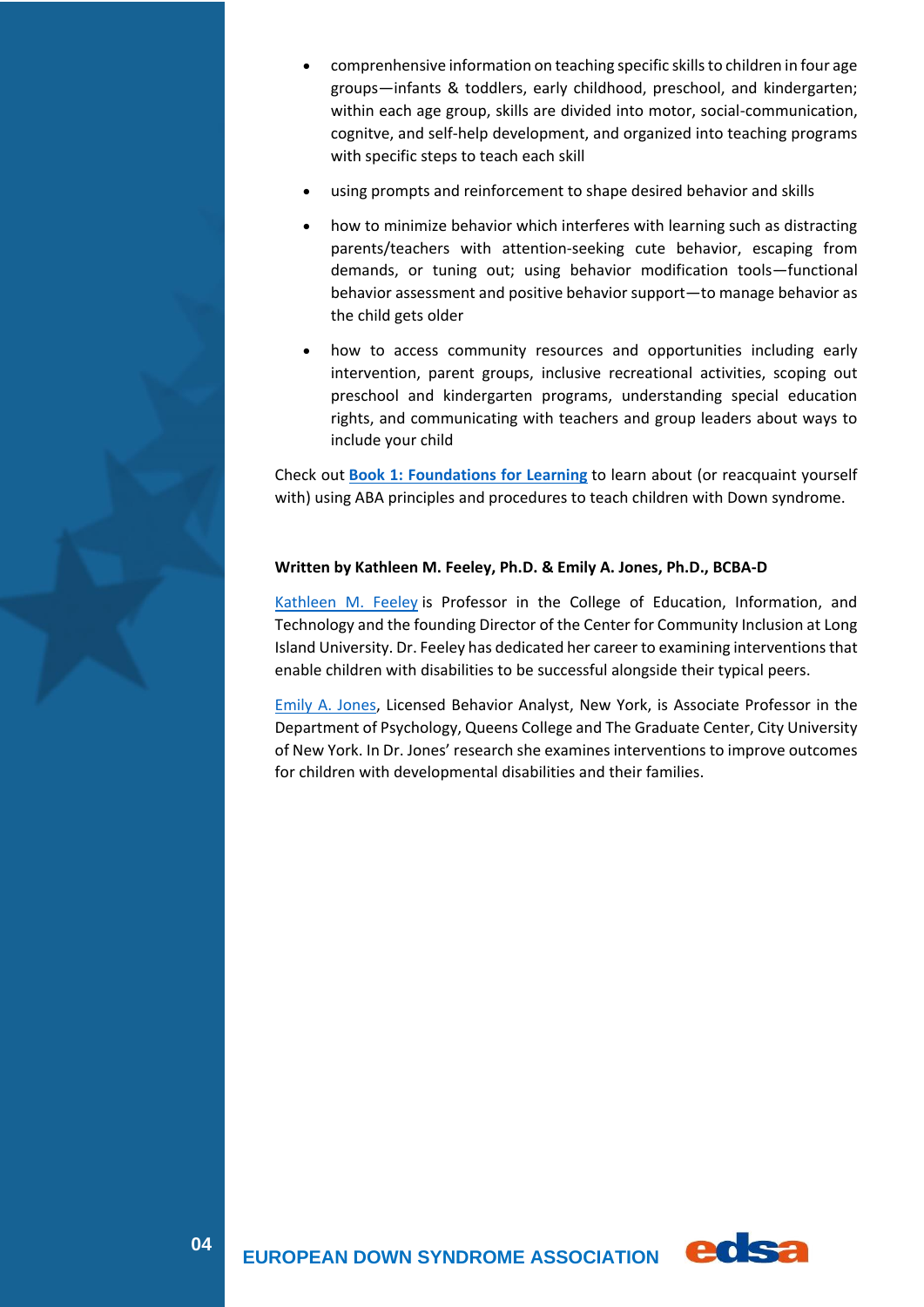# **RESEARCH**

**Differential Diagnosis Between Alzheimer's Disease And Hypothyroidism In Adults With Down Syndrome**



The differential diagnosis between Alzheimer's disease and hypothyroidism in adults with Down syndrome who begin to show clinical deterioration needs to be emphasised. This study investigated clinical features which could be used to differentiate between the two conditions. Memory loss, mood and personality change, speech and gait deterioration, and slowing down were significantly associated with dementia but not with hypothyroidism. It is recommended that specific questions should be asked to elicit the presence of these features particularly in those individuals in whom assessment of biochemical thyroid status is not possible.

Click On The Link For The Details:

<https://library.down-syndrome.org/.../differential...>

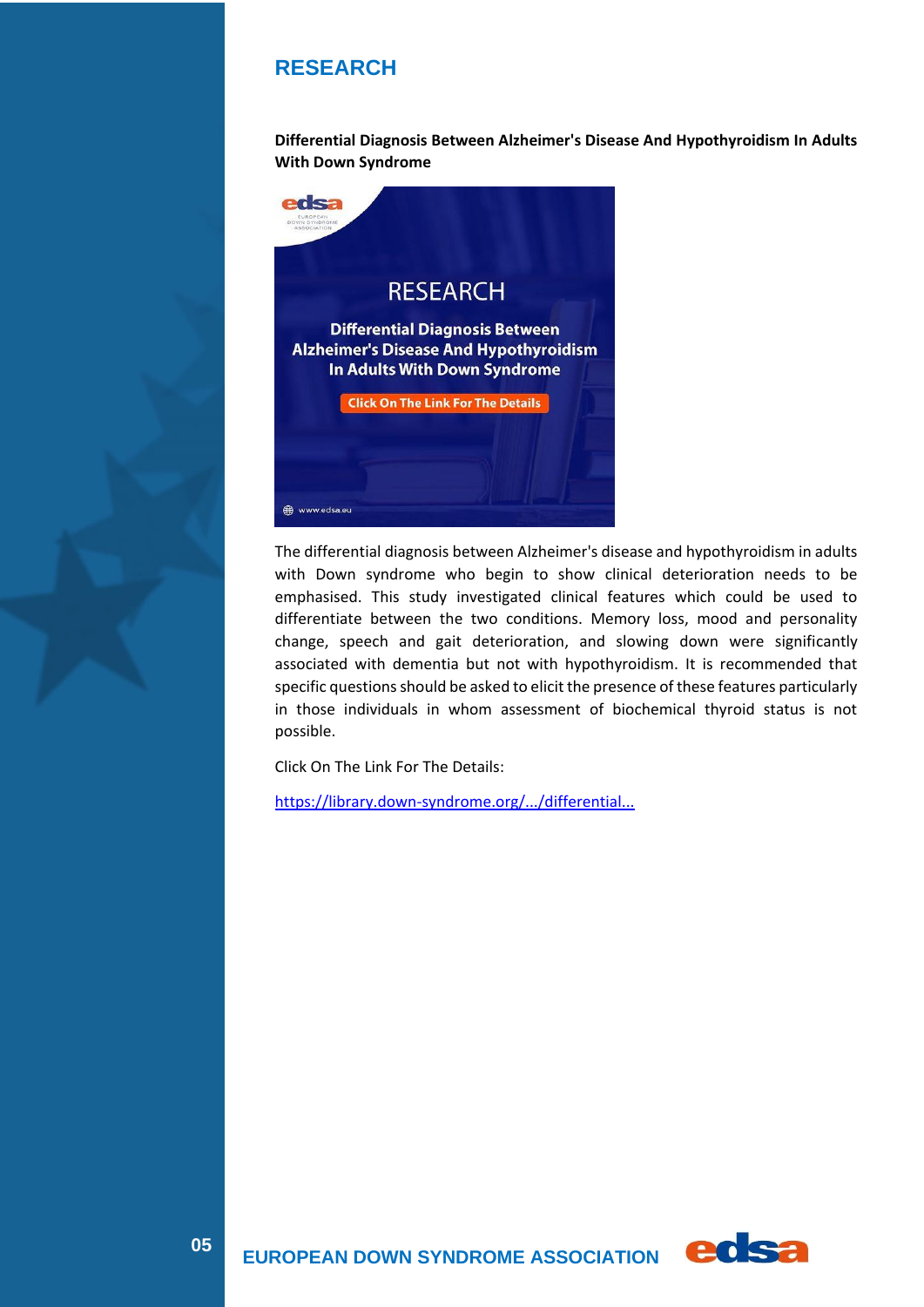# **EU FUNDING OPPORTUNITIES**



#### **Opportunities for organisations**

Organisations wanting to participate in Erasmus+ may engage in a number of development and networking activities, including strategic improvement of the professional skills of their staff, organisational capacity building, and creating transnational cooperative partnerships with organisations from other countries in order to produce innovative outputs or exchange best practices.

In addition, organisations facilitate the learning mobility opportunities for students, education staff, trainees, apprentices, volunteers, youth workers and young people.

The benefits for involved organisations include an increased capacity to operate at an international level, improved management methods, access to more funding opportunities and projects, increased ability to prepare, manage, and follow-up projects, as well as a more attractive portfolio of opportunities for learners and staff at participating organisations.

#### **Key Actions**

#### *Key Action 1: Learning mobility of individuals*

Learning mobility opportunities aim to encourage the mobility of students, staff, trainees, apprentices, youth workers and young people.

The role of the organisations in this process is to organise these opportunities for individuals. The benefits for the organisations include an increased capacity to operate at an international level, improved management skills, access to more funding opportunities and projects, increased ability to prepare, manage, and follow-up projects, a more attractive portfolio of opportunities for students and staff at participating organisations, the opportunity to develop innovative projects with partners from around the world.

#### [Key Action 1: Learning mobility of individuals](https://erasmus-plus.ec.europa.eu/learning-mobility-of-individuals)

#### *Key Action 2: Cooperation among organisations and institutions*

The cooperation among organisations and institutions is expected to result in the development, transfer and/or implementation of innovative practices at organisational, local, regional, national or European levels.

#### [Key Action 2: Cooperation among organisations and institutions](https://erasmus-plus.ec.europa.eu/cooperation-among-organisations-and-institutions)

#### *Key Action 3: Support for policy reform*

Opportunities under this Key Action contribute to supporting the overall EU policy agenda, the Education and Training 2020 cooperation framework, and the Youth Strategy.



**06**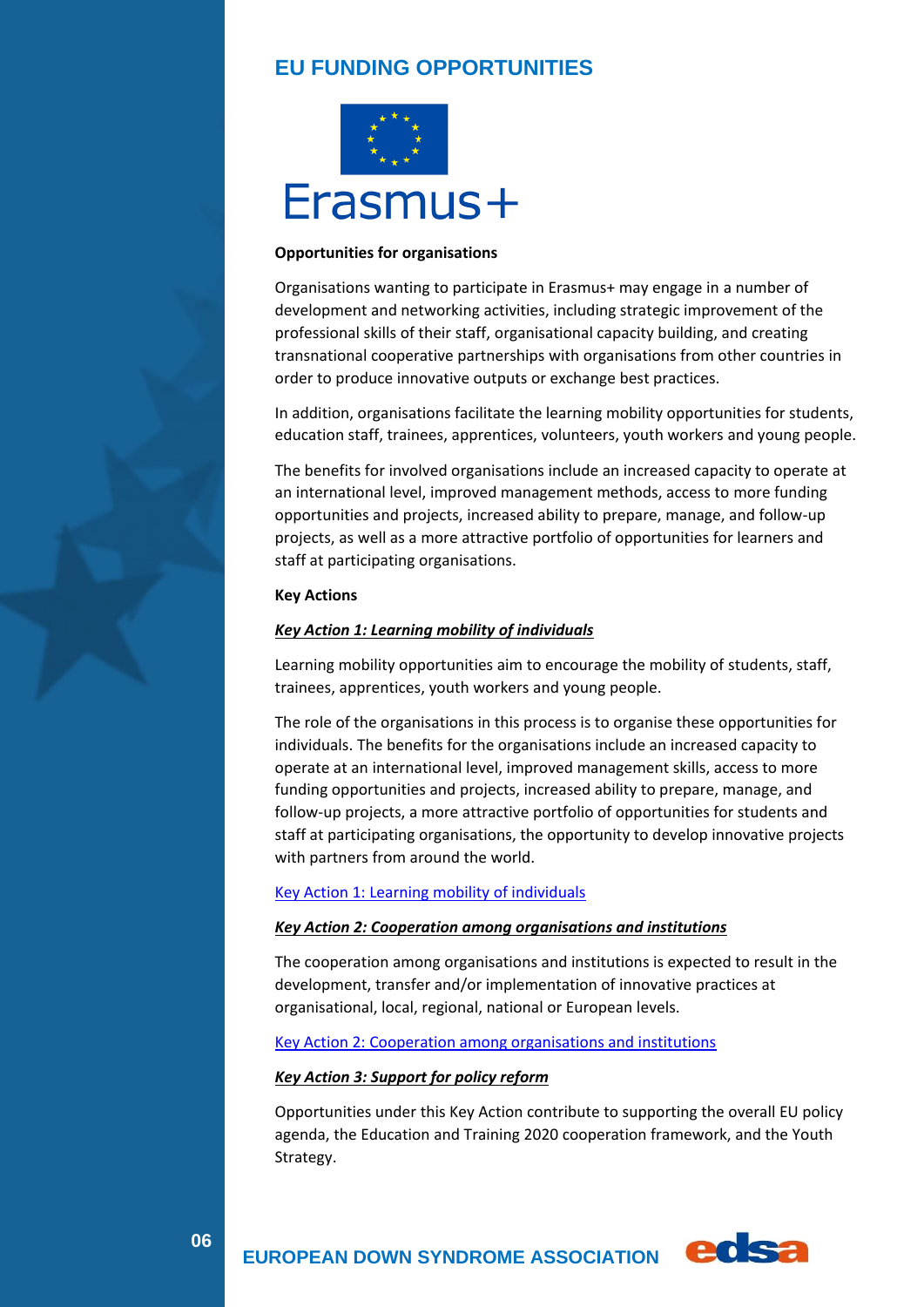Organisations will contribute to improving the quality of education, training, and youth systems in Europe, as well as promoting transnational learning and cooperation between authorities. They will also contribute to developing the basis for evidence based policy-making, as well as supporting networks and tools for policy implementation.

Organisations will also contribute to improving the involvement of young people in democratic life and their engagement with politicians.

[Key Action 3: Support for policy reform](https://erasmus-plus.ec.europa.eu/node/32/)

#### *Jean Monnet*

Opportunities for teaching, research, and policy debate on the EU and its policies.

[Explore Jean Monnet Actions](https://erasmus-plus.ec.europa.eu/jean-monnet-actions-stimulating-teaching-and-research-on-the-european-union)

#### *Sport*

Designed to develop and implement joint activities to promote sport and physical activity, identify and implement innovative activities in the field of sport, and manage not-for-profit events to increase participation in sport.

[Explore Sport](https://erasmus-plus.ec.europa.eu/opportunities/organisations/sport-actions)

#### **Related links**

[Search the 2022 Programme Guide](https://erasmus-plus.ec.europa.eu/programme-guide/introduction) [Download the pdf version in 23 languages](https://erasmus-plus.ec.europa.eu/document/erasmus-programme-guide-2022) [Read the press release](https://ec.europa.eu/commission/presscorner/detail/en/ip_21_6180)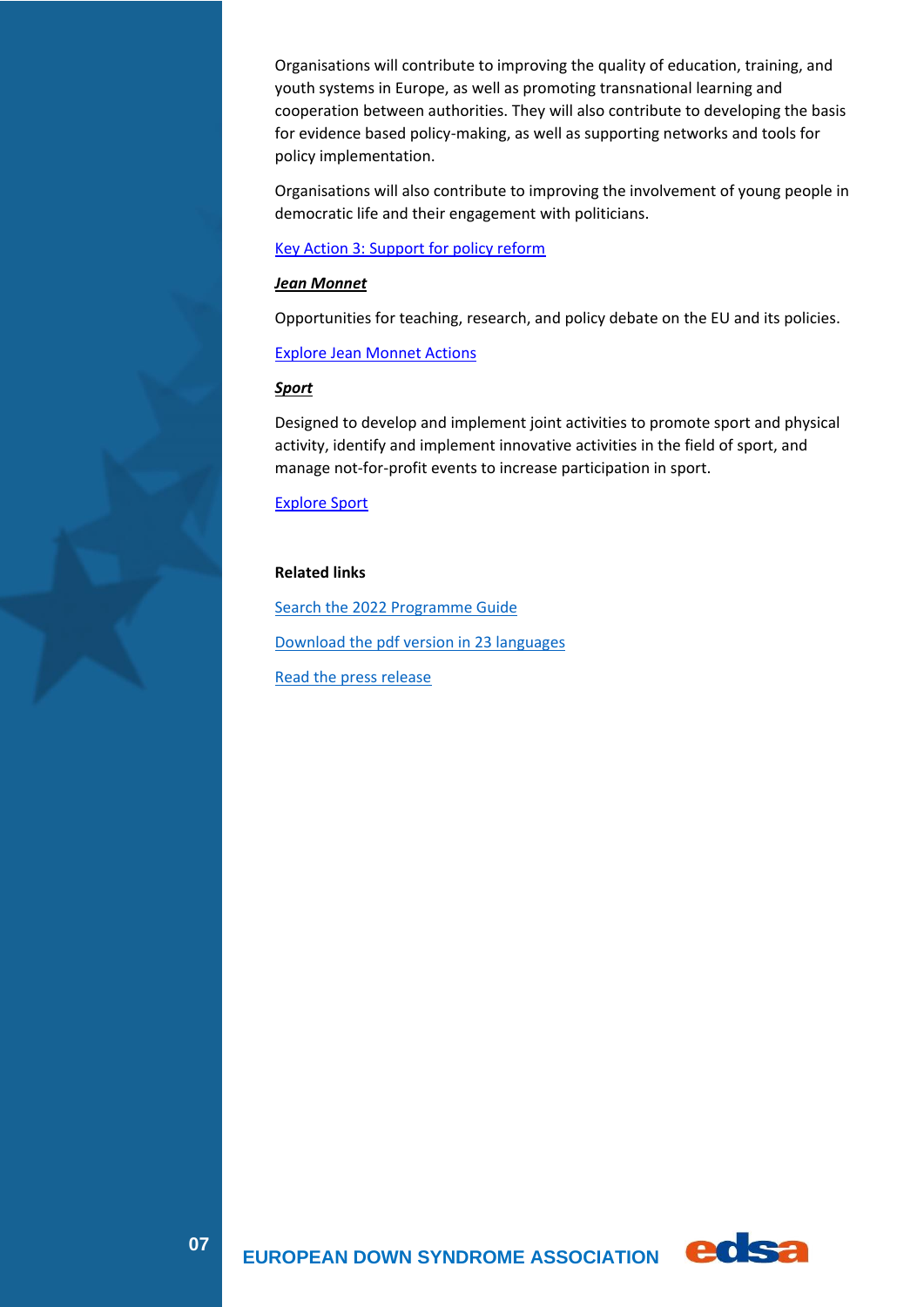### **WORLD DOWN SYNDROME DAY 2022**

*Here an article received from the Down Syndrome International for EDSA members about the upcoming World Day campaign, the theme chosen and how it can be interpreted by each organisation and below Edsa proposal for the upcoming World Day campaign.*

### **DSI INVITATION**



On World Down Syndrome Day 2022,

Down Syndrome International is asking: What does #Inclusion mean?

We want you to tell us: **#InclusionMeans …**

# ¿Qué significa #Inclusión? **#InclusiónSignifica …** Que signifie #Inclusion? **#InclusionSignifie ...**

### **Why ask this question?**

In its general principles, the United Nations Convention on the Rights of Persons with Disabilities (UN CRPD) calls for:

*"Full and effective participation and inclusion in society"*

There are references throughout the UN CRPD to **#Inclusion**, for example:

*"Persons with disabilities can access an inclusive, quality and free primary education and secondary education on an equal basis with others."*

*"States Parties recognize the right of persons with disabilities...to the opportunity to gain a living by work freely chosen or accepted in a labour market and work environment that is open, inclusive and accessible to persons with disabilities."*

In 2019, the UN Secretary General adopted the United Nations Disability **Inclusion** Strategy (UN DIS). This provides a path towards disability **#Inclusion** through all areas of the work of the United Nations: peace and security, human rights, and development.



**08**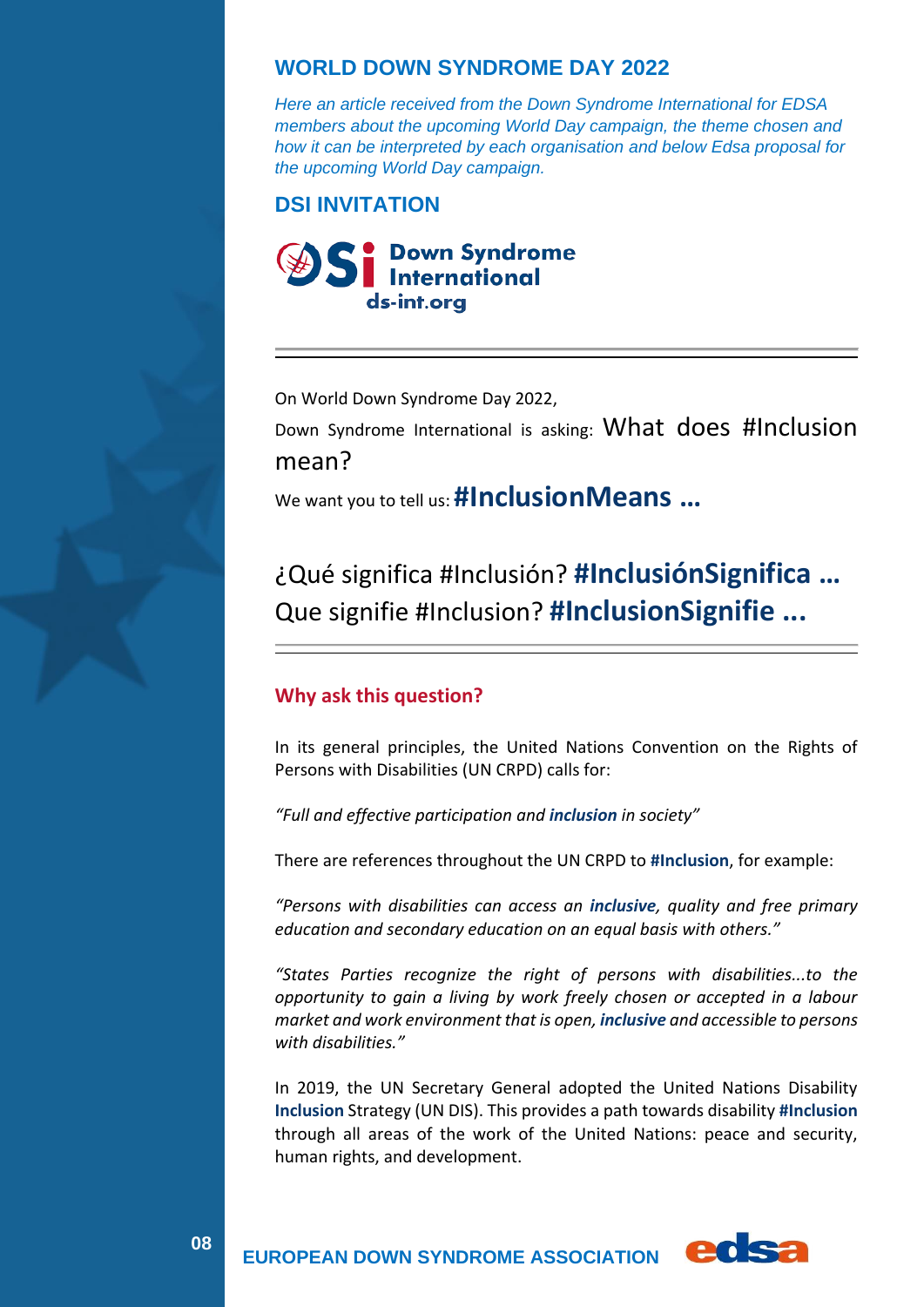Around the world it is widely accepted that everyone should have the same opportunities, be able to go to the same places, take part in the same activities, and enjoy the same experiences in life.

But the reality is that people with Down syndrome and disabilities today do not benefit from full and effective participation and **#Inclusion** in society.

There are many reasons for this. One reason is that there is a lack of agreed understanding of what **#Inclusion** is and what **#Inclusive** systems look like in practice.

So on 21 March 2022, we would like people with Down syndrome, families, advocates, professionals, organisations and indeed anyone around the world, to tell us:

### **#InclusionMeans …**

### **Why does this matter for World Down Syndrome Day (WDSD)?**

WDSD is a unique opportunity for the global Down syndrome community to connect every year, so we can:

- share ideas, experiences and knowledge;
- empower each other to advocate for equal rights for people with Down syndrome and
- reach out to key stakeholders to bring about positive change.

From now, up to 21 March 2022, we have an opportunity to share our collective understanding of **#Inclusion**.

In doing this, we can get a global conversation going, which will empower people around the world to advocate for full **#Inclusion** in society for people with Down syndrome and disabilities, and indeed for everyone.

### **What can you do?**

**09**

Every year we encourage people with Down syndrome, families, advocates, professionals and organisations to observe WDSD with your own activities.

We want to see this again, more than ever in 2022. We encourage you to:

1. go ahead and plan whatever is possible and safe to do. This could be anything from a social media post to a large organised event…every contribution counts;

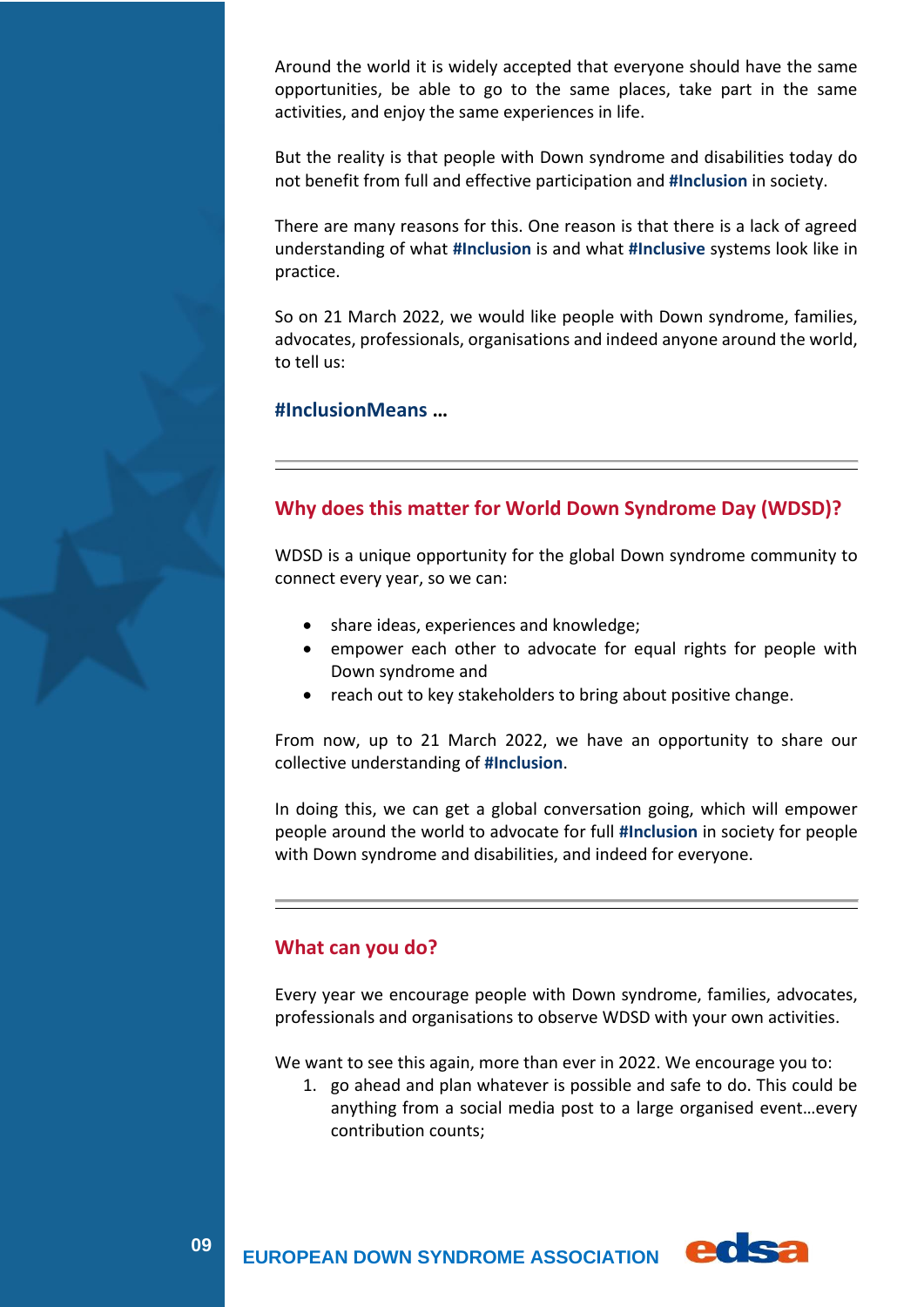- 2. whatever you decide to do, please provide responses that start with **#InclusionMeans …** and make sure you advocate for full **#Inclusion** in society for people with Down syndrome and disabilities;
- 3. let DSi know and we will make sure your voices are amplified.

### **What will DSi do?**

#### **Supporting your activities**

DSi will support you in your WDSD activities through the [WDSD website,](https://www.worlddownsyndromeday.org/) our social media channels and direct communications with our member organisations and the community. We will:

- provide resources to help you plan and organise your activities and
- share details of your activities and amplify your messages.

#### **DSi activities**

For our own activities, these will be focused on providing responses that start with **#InclusionMeans …** from the perspective of the work we do and the amazing work our member organisations do.

DSi is focused on delivering real change. We want to see a world with **#Inclusive** human systems and we are currently working in 4 key areas that impact the lives of people with Down syndrome:

- **#InclusiveParticipation**
- **#InclusiveEducation**
- **#InclusiveEmployment**
- **#InclusiveHealth**

Concentrating mainly in these areas:

- we will provide responses that start with **#InclusionMeans …**
- we will advocate for full **#Inclusion** in society for people with Down syndrome and disabilities;
- we will organise the WDSD @United Nations events in New York and Geneva, based on this theme.

**Good luck and let us know all about your plans so we can tell the world what #InclusionMeans on 21 March 2022!**

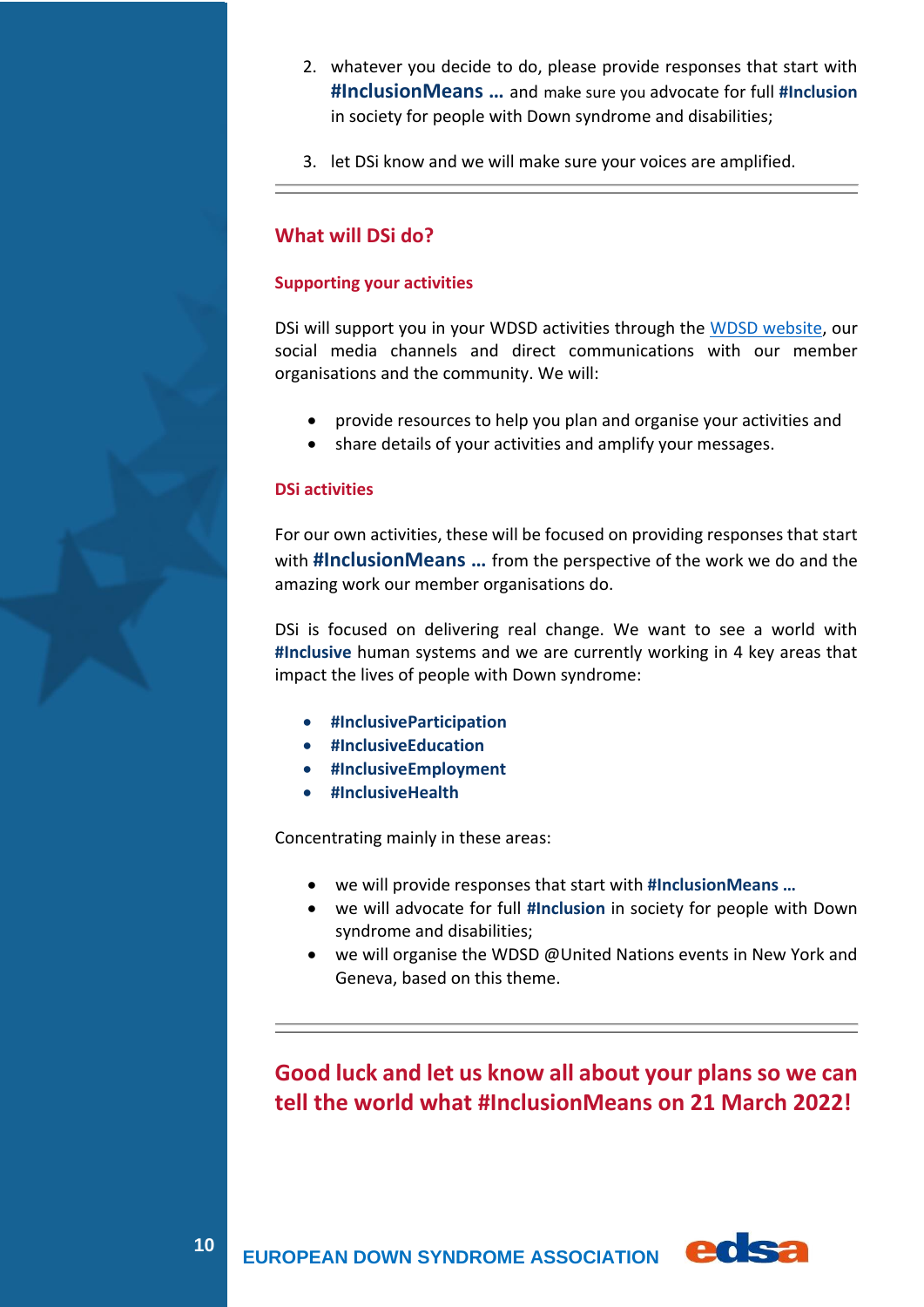## **EDSA PROPOSAL - POSTER CAMPAIGN**



EUROPEAN DOWN SYNDROME ASSOCIATION

Dear EDSA-members!

This year WDSD-Campaign has the motto "Inclusion means ...". The idea behind it is explained on the DSi-website: [https://www.worlddownsyndromeday.org/inclusion](https://www.worlddownsyndromeday.org/inclusion-means)[means](https://www.worlddownsyndromeday.org/inclusion-means)

For WDSD 2022, let's share our collective understanding of inclusion with a poster campaign on the EDSA website. That will run from **march 1st up to march 21st**, showing every day a positive Inclusive situation.

We are looking for a GOOD picture, with a person with DS together with another person / or some other persons without DS in an inclusive setting.

Attached are some examples. For the draft-examples we used some older pictures from the campaign in 2019.

That is what we are looking for:

1. Photo > good quality, landscape! format

2. A very short statement in english, telling what the quintessence of the shown situation is.

Inclusion means ……. (Statement not more then 6 to 9 words)

3. A short text > about the person / the situation on the picture, in your own language and in english. The statement on the poster should also be translated in your language

I am collecting your contributions from now on. **Dead line: 22. 02. 2022**

Questions? [halder.cora@t-online.de](mailto:halder.cora@t-online.de)

Photo and text please as soon as possible to: [halder.cora@t-online.de](mailto:halder.cora@t-online.de)

#### **Not via mailing-list!!**

I am eagerly waiting your contribution!

Kind regards

Cora

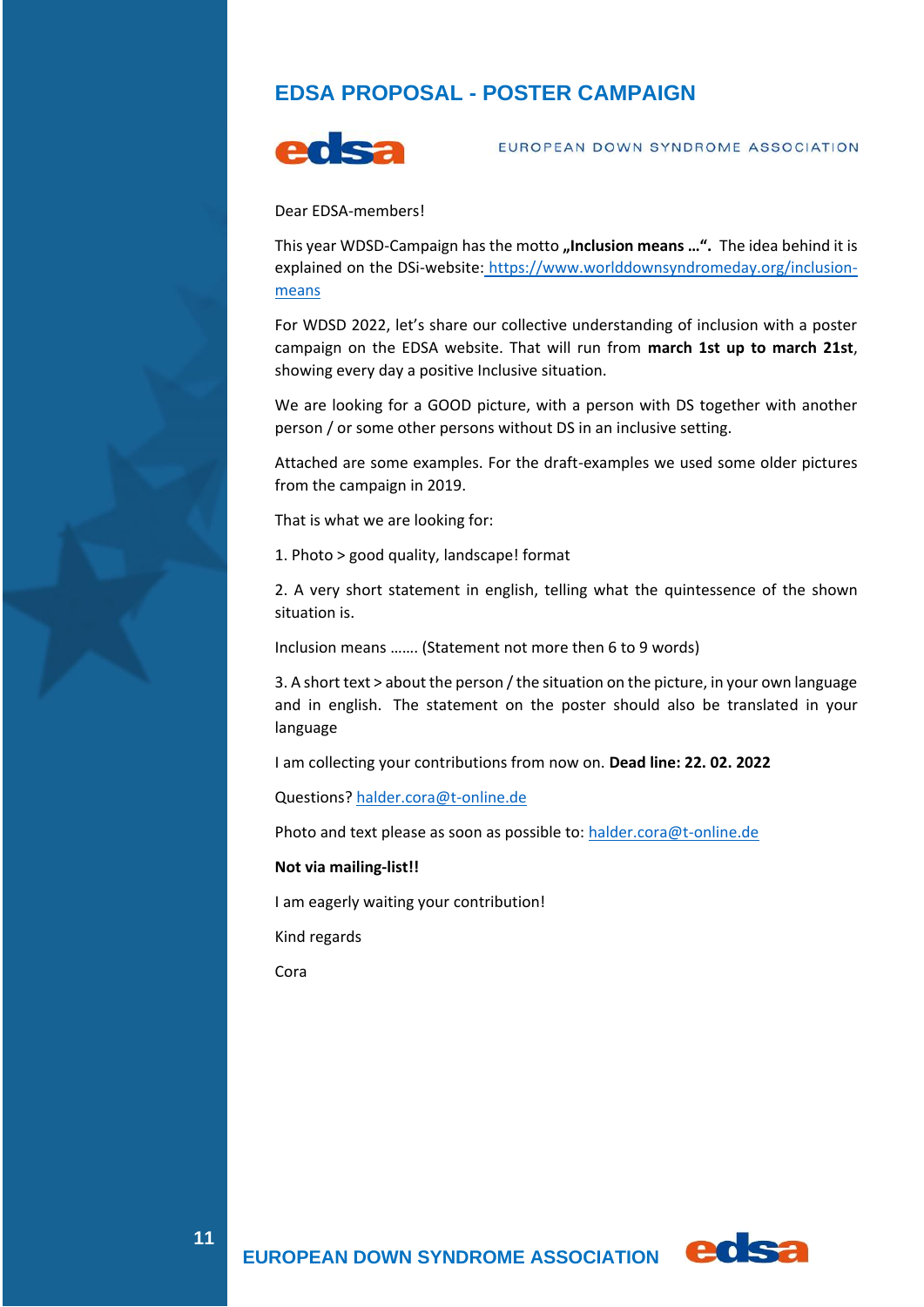



#### **Inclusion means … have fun playing together**

My name is Aldo. When playing, my friends don't leave me behind. I participate and some times I even lead the game. I am very lucky for the friends I have in the village where I live.

Une jam Aldo. Kur luajmë, shokët dhe shoqet e mij nuk më lënë pas! Unë jam shumë aktiv në lojë dhe ndonjëherë dhe ndonjëherë dhe i udhëheq ata. Unë jam shumë me fat për shokët dhe shoqet që kam ne fshatin ku jetoj.

From: <http://www.edsa.eu/wdsd-2019-leave-no-one-behind-albania/>